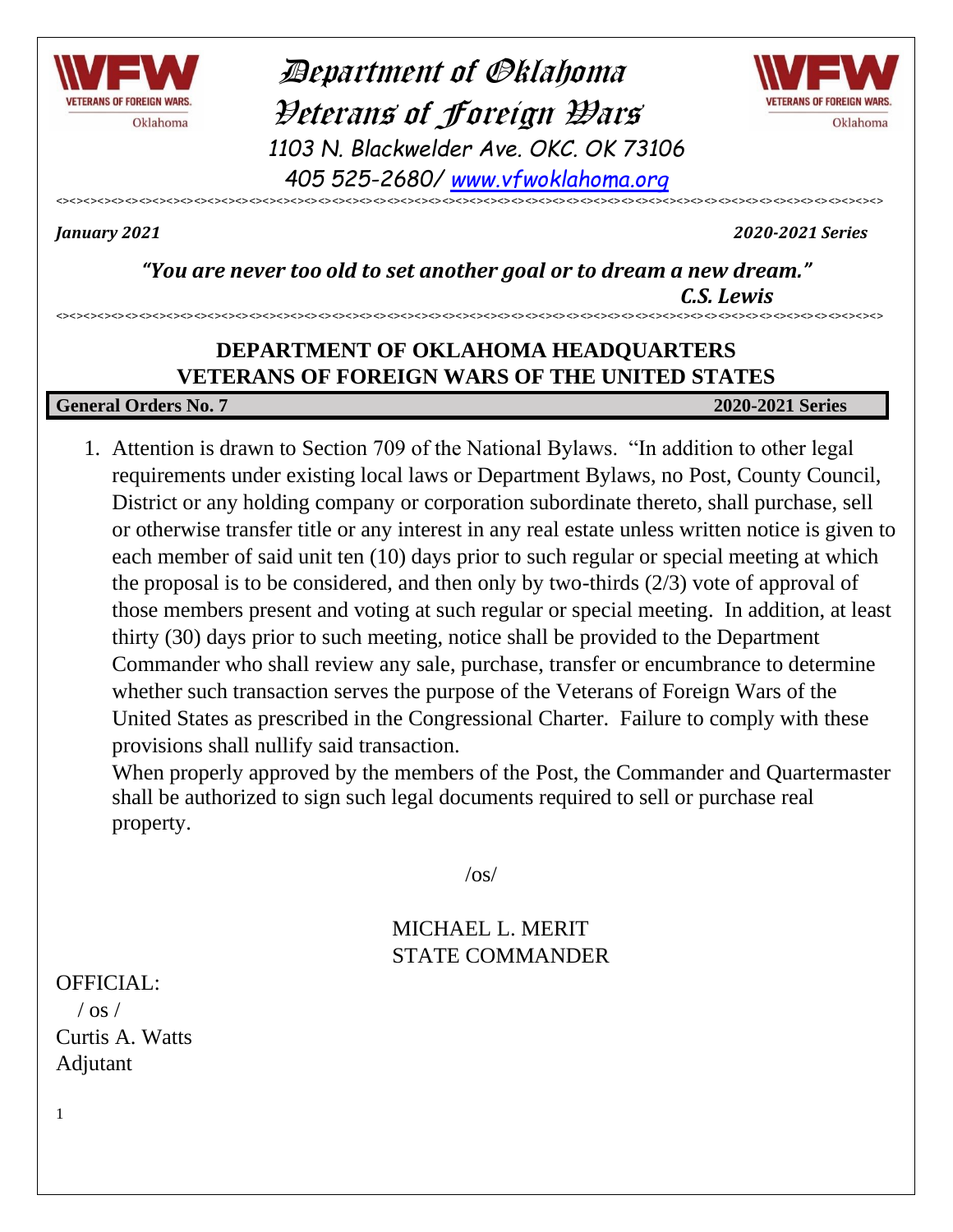

## *FROM THE COMMANDER*

**Michael L. Merit State Commander Veterans of Foreign Wars Department of Oklahoma**



Comrades, January 1

January  $1<sup>st</sup> 2021$ 

First, I hope this finds all of you and your family healthy and well. If not, I pray for a speedy recovery. Happy New Year everyone! Let us hope this new year brings better tomorrows and a brighter future for not only our military, veterans, and their families, but also our organization and the world at large.

Here we are beginning our seventh month of the year. I hope everyone that is able has continued their year in full swing. I know that the ongoing COVID pandemic is still limiting our ability to do our jobs 100%, so now is the time that we must throw the book out and think outside of the box. Speak with each other and share what works for you. During this time, we must help each other accomplish our mission. Remember, we are TEAM OKLAHOMA! Therefore, we must work together as one.

The Veterans Service Committee is still waiting on applications for an assistant service officer in Muskogee. The Committee is the in the final stages of approving the job description and we hope to have that out to everyone very soon. As we continue to climb in the number of claims being submitted, we need assistant state service officers now, more than ever! So, if you or someone you know is interested in applying for the position, please contact the State Service Officer PSC James Dockemeyer.

 $\overline{2}$ Membership Update. December end numbers are as follows: Southern Conference, Oklahoma slipped to #2. Nationally, Oklahoma is #13. We still have 1,075 to go to that magic 100% before the end of the administrative year. That is approaching fast! Remember, keep working those At Large Lists and the Retention Lists you all have received. Our highest recruiter to date, NCM PSC Robbie Clark has recruited 72 new members. State Surgeon Stacy Reddig is at 37, 1 at 8, 1 at 7, 1 at 5, 4 at 4, 8 at 3, 18 at 2, 35 at 1 and 94 with no recruiter. Quartermasters, please ensure you are entering a recruiter number when putting in new members, so the right person gets the credit for them. Our overall breakdown is 141 new members and 148 reinstates. *Remember 110% by June 30<sup>th</sup>*, 2021! The results for the Commander's Challenge for the first half of this year are as follows: Post 7740 will receive the \$100. Posts 1048, 1193, 1843, 3689, 4465, 4876, 5914, 8676, and 9969 will receive \$50 each. Also, congratulations to Posts 3689, 7740, 8679 for surpassing 110%! Speaking of these Posts, 7 of them are in the Top 25 of their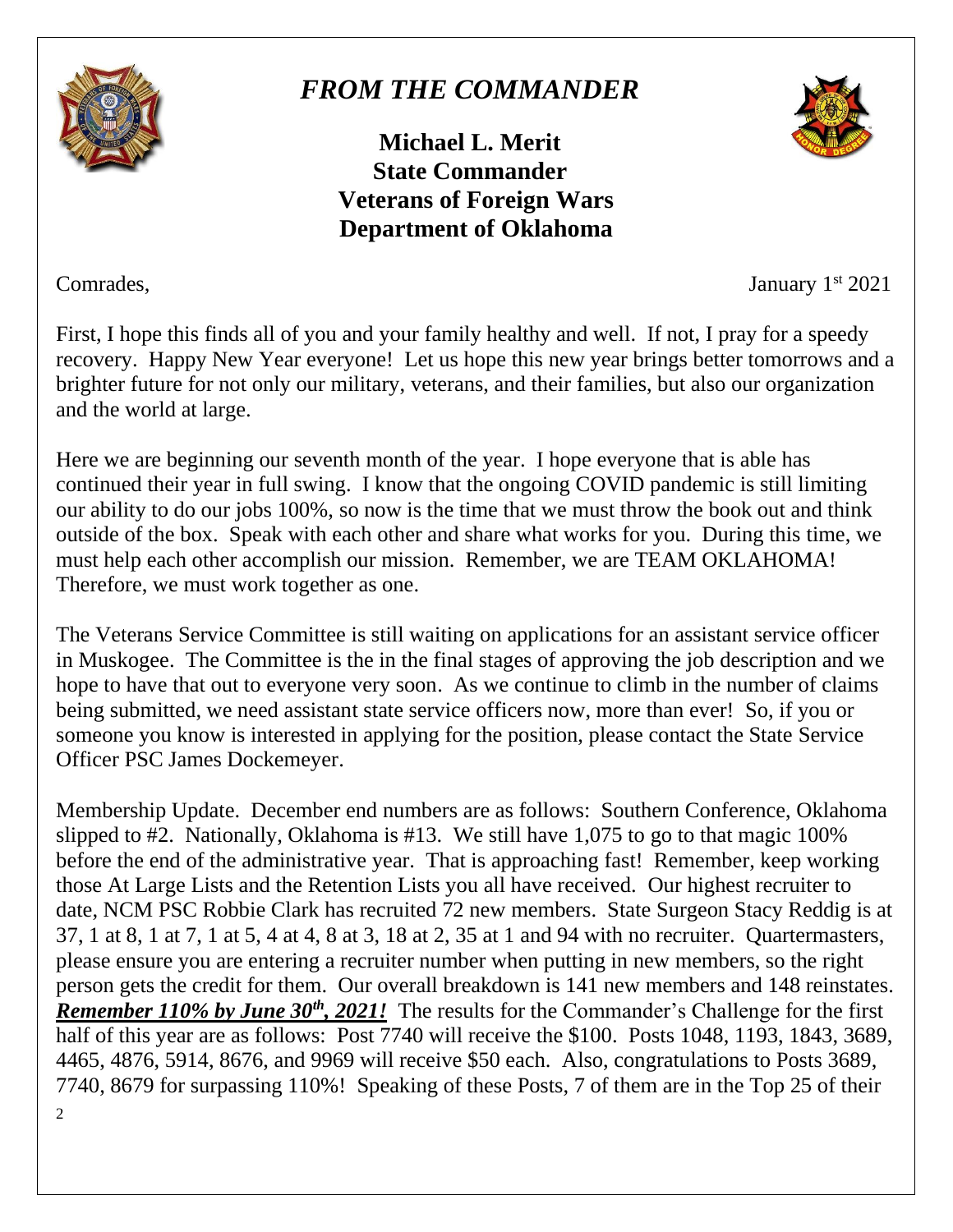respective division: 1193 #8, 1843 #11, 3689 #20, 4465 #10, 7740 #19, 8679 #9, and 9969 #11. They are all in the running for All American. Great job! Additionally, congratulations to District 15 being the first District to pass 100%! So, get out there and bring these new members in.

Concerning working with your town to make it a Purple Heart City, I remind everyone that you *must contact Mitch Reed with the Military Order of the Purple Heart prior to any action being taken!* His contact information is in the packet attached to these General Orders.

As we inch closer and closer to the Mid-Winter Conference, we will be releasing more information concerning it. Our Convention Chair, PSC Darryl Mabry is working diligently with the hotel to finalize all the details. I know some of you have already tried to make reservations, so I ask that you be patient and we will get that information to you just as soon as we have it. We have not heard yet who our National Representative will be, but I am sure am looking forward to seeing all of you again in OKC for what looks to be a great conference.

Our Department Centennial is April 16<sup>th</sup>, 2021. Not many get to celebrate 100 years, so this is going to be an amazing experience for all of us. We currently have 70 coins remaining at the State Headquarters. They are two inches wide and the price per coin is \$20. Let's get the last of the coins sold. Please contact State Quartermaster Curt Watts to get yours today!





Finally, we have made it through the first half of a very tough year dealing with the COVID-19 pandemic. We still have a long way to go to get back to a normal life. But I have faith in each and every one of you that we will continue pressing forward in doing what we do best: being the voice and action for every military member, veteran and their families here in Oklahoma. When you are feeling like it is getting too tough out there, remember the phrase that got Winston Churchill through the toughest times of World War II, "K.B.O. Keep Buggering On." Thank you for all that you have done so far this year and thank you in advance for all I know you are going to do for the rest of this year. Remember, we are TEAM OKLAHOMA, and we are always First to Fight for Veterans!

\*\*\*\*Changes to All State Requirements\*\*\*\*

- 1. The Buddy Poppy Requirement has been removed due lack of Buddy Poppies.
- 2. The donation to the Oklahoma VFW Foundation has been removed due to financial constraints of Posts during the COVID-19 pandemic.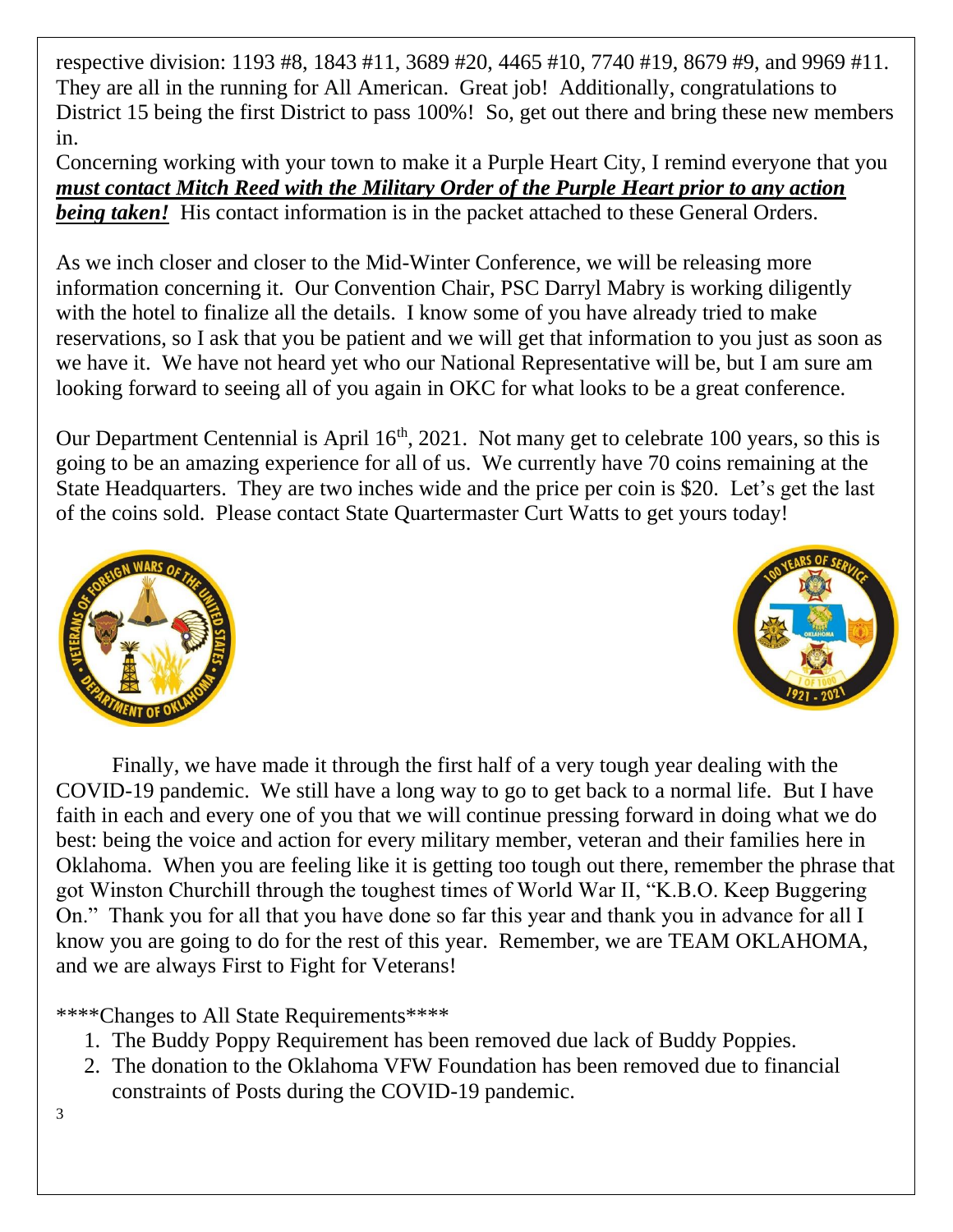### *FROM THE STATE SENIOR VICE COMMANDER*

State Senior Vice Commander National and State Legislative Chair Bylaws/Resolutions Chair *Jim Bassett* 

Oklahoma is 2<sup>nd</sup> out of 14 Departments within the Southern Conference. Oklahoma is 14<sup>th</sup> out of 52 Departments within the Veterans of Foreign Wars. *As of 14 December, 2020*

Happy New Year to all!!



I hope everyone has had a joyous Christmas and a wonderful New Year. I also hope everyone has stayed healthy. This is the start of a new year, it cannot be worse than the one that we just survived. A fresh start for us to move forward. Personally, I am looking forward to the year, tackling the challenges that come our way and growing the VFW. Letting the communities know that, not only is the VFW of Oklahoma here but that we are the ones taking care of our

states Veterans and families. Since we take care of veterans and families, let us reach out to the National Guard units near you. We have adopted them and have been working with them. In other words, they are our family. If you need help getting in touch with one, let Tony McGrew or myself and we can help. Offer to sponsor events; a MAP grant will handle many of them. Again, talk to Tony or myself and we are more than willing to help.

The election is over but the fight for veteran's issues and benefits continues. One way to do this is by keeping an eye on legislation that affects your benefits. Stay current and knowledgeable on issues. Do not get wrapped up on hearsay or social media. To do this, simply register to receive the Action Corps newsletter. This is a simple and easy way to stay informed. You can register at [https://votervoice.net/VFW/register.](https://votervoice.net/VFW/register)

RETAIN, RETAIN, RETAIN!!! What are you doing to help retain post members?

Since I started moving through the chairs, National has been sending daily updates to our membership numbers. One thing that I have noticed is that the retention numbers have been averaging around 50%. Some posts are doing an outstanding job at 100%, keep up the good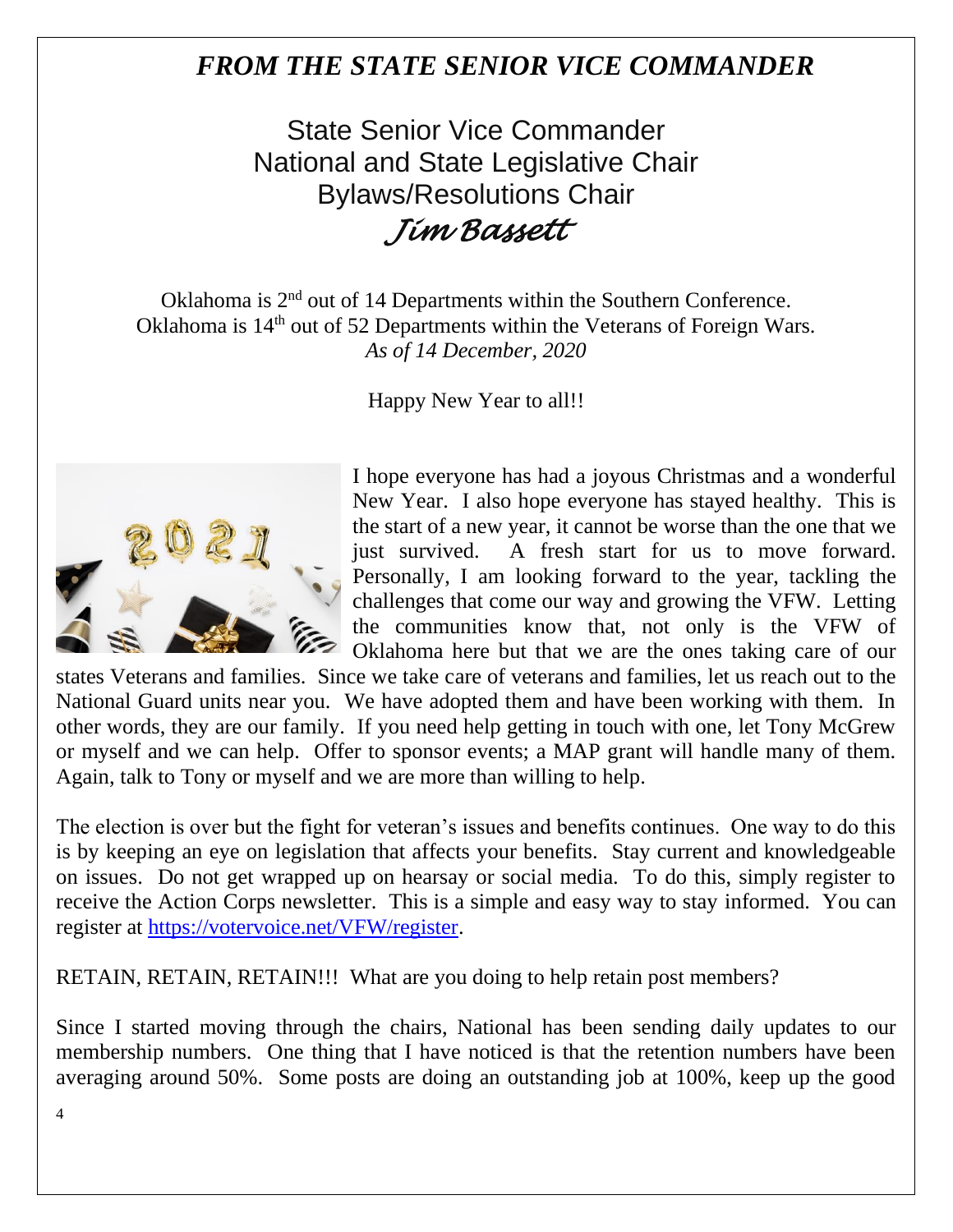work! Remember, each person that leaves the post requires you to recruit two to increase the post. Think outside the box on this. What does it take to retain your members? Talk to them and find out. Get to know them, encourage them to get involved. Ask them for ideas that they may want to manage or get involved with. Is there interest in education? Veteran's service? Helping other veterans? Community recognition? Aiding the community? Something special that they think the VFW should be doing? One never knows of what golden idea can come out of someone that feels engaged. Oh yeah, you might even find out how to keep them in the post.

We are working with organizations for next year. We have already committed to the Oklahoma State and Tulsa Fairs. We are waiting on the announcement of schedule dates for the OKC Dodgers and OKC Energy. If you have contact info for any organization that will put the VFW in front of the public, let me know and I can help. If you do hear of a major event that we can highlight the VFW and Auxiliary, please let me know.

Founded in 1881, the American Red Cross has been helping and supporting the military and their families. They received their congressional charter in 1900, which officially listed their support of the military. Now the American Red Cross needs our help. Their food pantry and clothing locker



are still operating and helping those in need. Their main offices have closed due to Covid. They need food and clothing donations so they can continue to help.



*DONATE!! DONATE!!* Our first blood drive will be February 13<sup>th</sup> at our Mid-Winter conference. If you have an event that would benefit from a Blood Drive, let me know. This is another way that we can help our veterans, families,

and communities. In the meantime, the American Red Cross and Oklahoma Blood Institute are running low. If you have recovered from Covid, your blood may actually help others. Donate some blood if able, help our community. The Supreme Military Order of the Cooties has set up an online report of blood donated. They will send you a certificate of recognition if you donate, please submit the information at [http://vampire.puptent1.org/.](http://vampire.puptent1.org/) The blood drives are being sponsored by the Military order of the Cooties Grand of Oklahoma.

Covid has created many issues for sports programs. The Special Olympics has modified their schedule. They are always looking for volunteers. They are in need of coaches, assistants, chaperons, and



cheering sections. If you, or your post, are interested in volunteering with the Special Olympic, go to [https://www.sook.org/get-involved/become-a-volunteer/.](https://www.sook.org/get-involved/become-a-volunteer/) When you are out volunteering for the VFW, please wear something that identifies you as a VFW or Auxiliary member; it helps increase public awareness. I have spent time with some of the Special Olympians. They are some great people and a lot of fun to be around.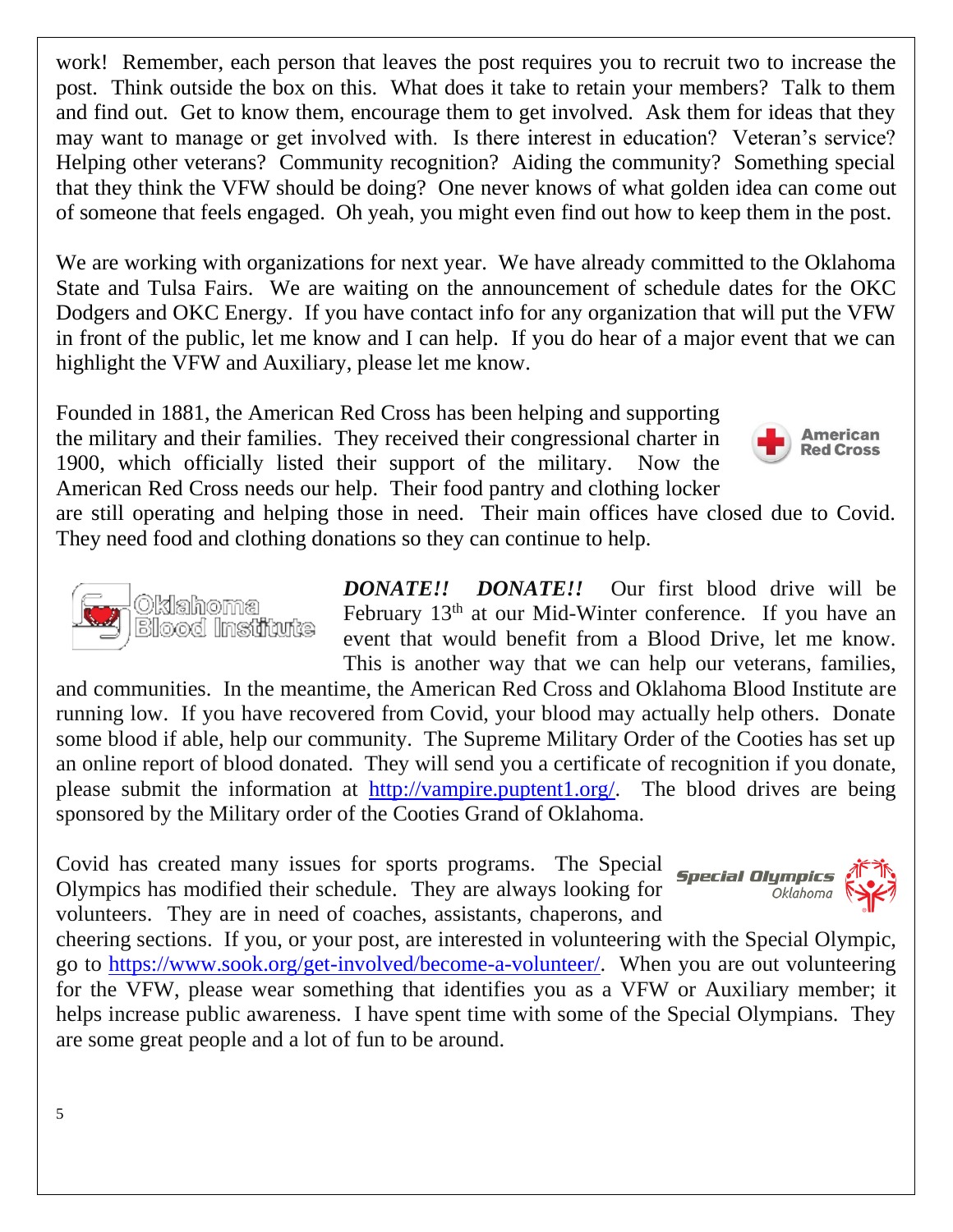## *Be Visible!*

We are already active in our communities. What are you doing to make sure they know you are with the VFW or Auxiliary? Wear something that identifies you! Any time you help a veteran is also a good time to wear something that identifies you as a member of the VFW or Auxiliary. There are some exceptions if you are working with other entities, check with them to find out if you can wear VFW or Auxiliary items.

# *Be Visible!*

#### <><><><><><><><><><><><><><><><><><><><><><><><><><><><><><><><><><><><><><>< *All Call!*

Have you been interested in managing a program for the Department? I am looking for volunteers, new people, and new ideas. If you are interested in managing a program, holding the chair position, please let me know. Some chair positions have already been assigned, but I will consider each request. If not selected as the chair, you will be asked to be on the committee and support the program. My expectations are simple, someone who wants to work the program and make it a success.

- Buddy Poppy Chair
- Budget & Finance Committee, this is a three-year commitment, elected at Convention
- Bylaws/Resolution Chair
- Citizenship Education Chair
- Community Service Chair
- Credentials Chair
- Department Convention Chair
- Homeless Veterans Chair
- Hospital Chair
- Loyalty Day Chairs, normally assigned to District Commanders. If someone wants to plan and implement one large event for the state, let me know.
- Legacy Life Membership Chair
- Life Membership Chair
- Life Membership Vice Chair
- Membership Chair
- Membership Retention Chair
- National Home for Children
- National Legislative Representative
- Native American Chair
- Oklahoma Veterans Council
- 6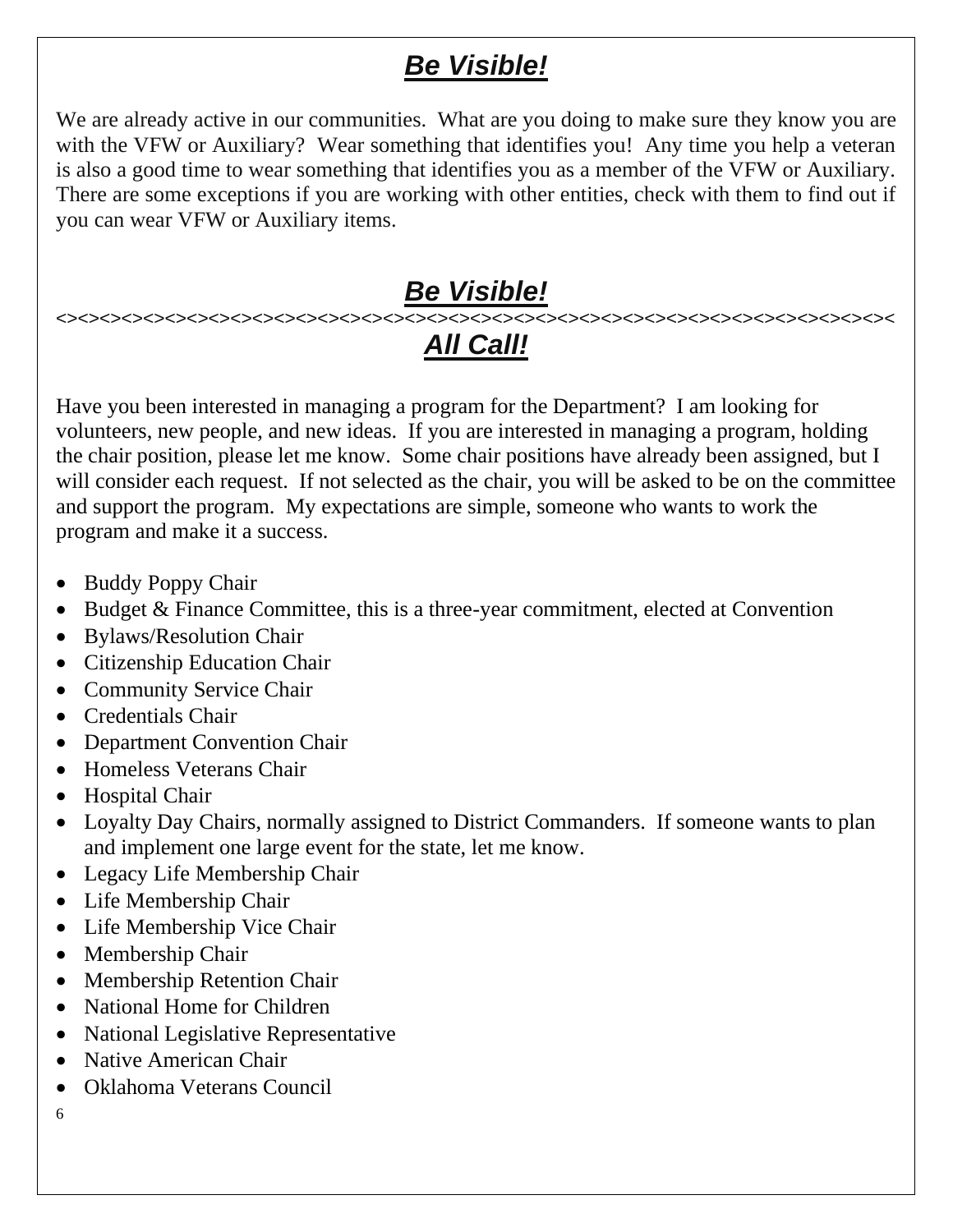- Patriots Pen Chair
- POW/MIA Chair
- Public Relations Officer
- Safety Chair
- Scouting Chair
- Student Veterans Association Liaison
- State Legislative Chair
- State Service Officer
- Training and Development Chair
- Veterans Affairs Volunteer Service OKC
- Veterans Affairs Volunteer Service Muskogee
- Veterans and Military Support Committee Representative
- Veterans Service Chair
- Voice of Democracy Chair
- Women Veterans Chair
- Youth Activities Chair

For those that I discussed chair positions, do not worry, I am seeking volunteers.

### Jim Bassett

State Sr Vice Commander Department of Oklahoma Veterans of Foreign Wars 1103 N. Blackwelder Oklahoma City Oklahoma 73106 405.664.3929 [Bassettj15@yahoo.com](mailto:Bassettj15@yahoo.com) <https://vfwoklahoma.org/>

## *FROM THE STATE JUNIOR. VICE COMMANDER*

Comrades, I hope this message finds you well, hopefully we all had a good Christmas and a happy New Year. With the new year comes more challenges for our year in the VFW. I want to first say that we're doing great things for this great organization in the face of adversity and I want you to continue facing these challenges head on! We almost hit the 92% mark for December 31st, just keep recruiting and retaining. We can get 100 percent plus this year. As always, keep doing what you're doing and stay healthy. I hope to see many of you this month.

7 Jeremy J. Owen State JR Vice Commander Department of Oklahoma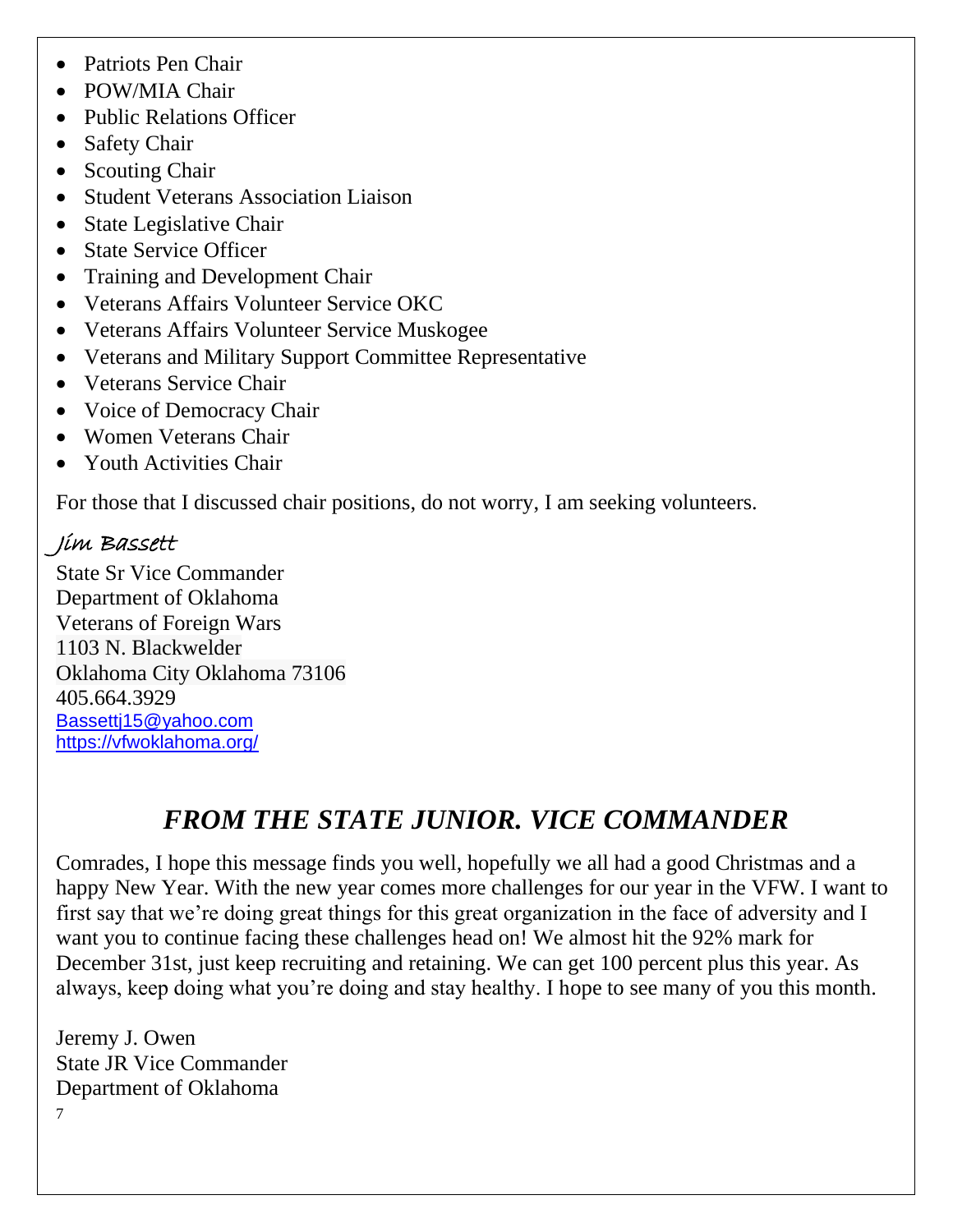## *FROM THE STATE ADJUTANT/QUARTERMASTER*

Fellow Oklahoma VFW Members,

Hey, Are you and your fellow members and Auxiliary members doing anything at your Post or in the community? **Well of course you are!** So why not give your post credit? It is easy, just a few computer clicks away. You can record Post/Auxiliary member activities in our VFW-OK on-line reporting portal. Just go to [https://vfwoklahoma.org](https://vfwoklahoma.org/) The VFW-OK On-line Reporting Tutorial can be downloaded on our website in the "Resources" drop down menu. Once there click on VFW-OK On-Line Reporting option. From there you can download the tutorial. Remember, if you need help with anything, please do not hesitate to call me at 405.590.8577

### **BUDDY POPPIES & POPPY BOARDS ARE AVAILABLE FROM DEPARTMENT HEADQUARTERS. PLACE YOUR ORDER NOW!**



Curt Watts



## *FROM THE STATE SURGEON*

### STACY REDDIG: VFW OKLAHOMA STATE SURGEON GENERAL ORDERS: JANUARY

State Surgeons General Orders Input January 2021

Hello Comrades, Sisters and Brothers. Well, it has been a busy time for every one of us with the recent holidays taking place. Please remember to continue reaching out to all VA Centers and our members as much as possible as staying in touch during this time of the year is particularly important! Here are a few things that our office accomplished during December: We contacted the Soldier & Family Readiness program; completed numerous phone calls to Post Homes to find out if they need wheelchairs, walkers, crutches, or other medical equipment; attended the District 1 meeting held in Salina and addressed members to stay focused and continue making holiday calls to Veterans; expressed the critical importance of membership and staying in contact with their members. By the way, do not forget about members that have not renewed and the importance of doing "buddy checks"! We also contacted the Norman VA Center to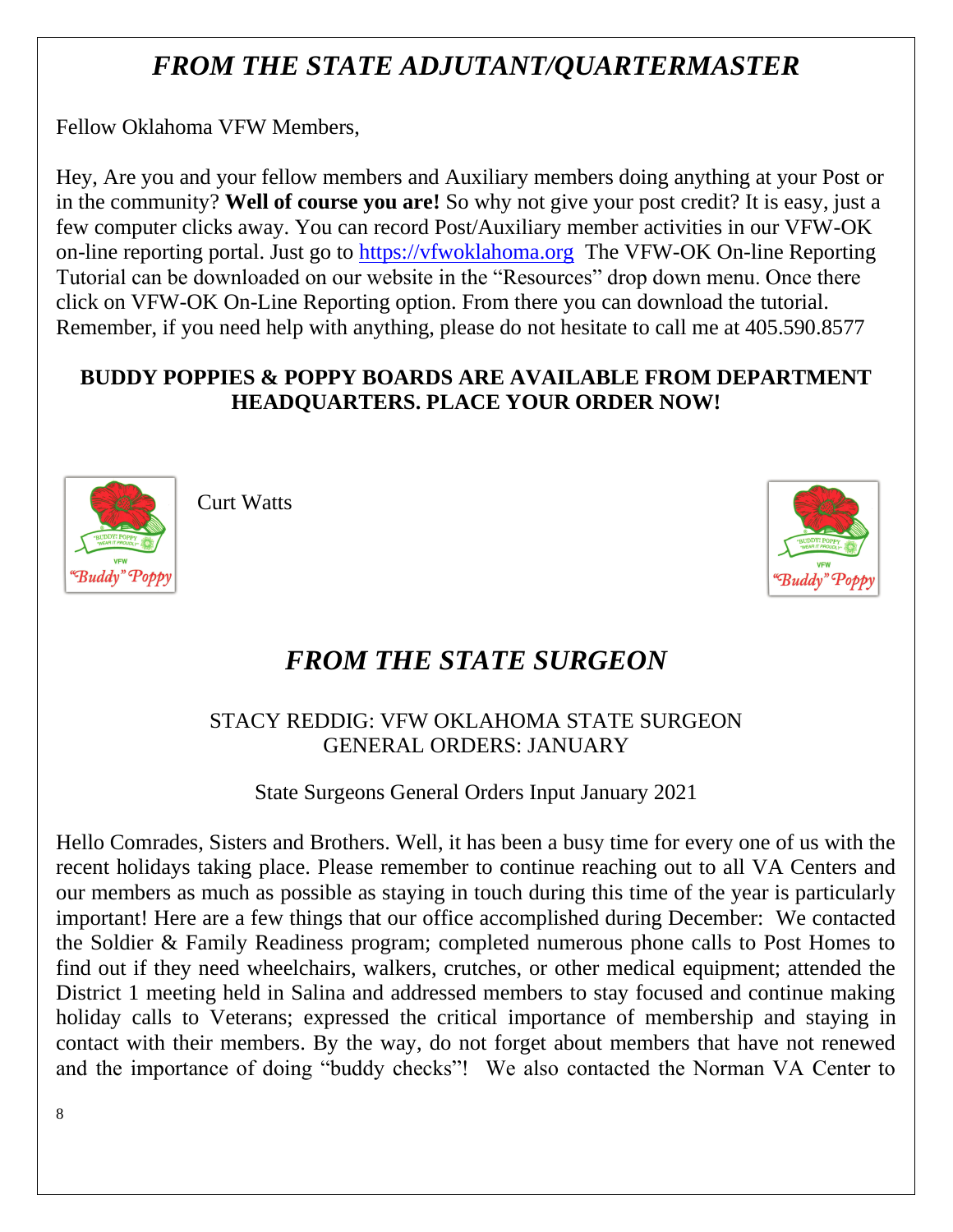ascertain what the VFW could do for them and donated hygiene products, sweatpants/sweatshirts in all sizes by contributing \$480 to purchase these supplies. Contacted "Warriors for Freedom" and three children were adopted for Christmas; \$600 in gifts were purchased making these children's Christmas brighter. Communicated Soldier & Family Readiness to ask how we can help them. Visited the Department of Louisiana, Shreveport, and assisted with the Shrine Hospital for Children donating 20 hours of assistance. It is noted that the military Soldier & Family Readiness programs have many volunteering events that Posts may assist with. They also offer programs not just to Military but to Veterans and their families also. Soldier & Family Readiness Groups (SFRGs) are a military command-sponsored organization established to provide information, activities and support that enhance the resiliency of unit Soldiers, Civilians, and their Family members. SFRGs provide resources and practical tools that facilitate self-reliance during military deployments, separations and transitions. Contact information for the SFRGs Specialist (Family Program) for Oklahoma is available by calling 405-228-5389. Reach out to them, offer to assist them if possible. If you have any questions, please do not hesitate to call, text, or email me. My sincerest hope for all our members is that they had a very Merry Christmas and a Happy New Year! Stacy Reddig, 405-421-1990, stacyreddig32@gmail.com

Stacy Reddig State Surgeon VFW Oklahoma 405-421-1990 stacyreddig32@gmail.com

### *FROM THE NATIONAL COUNCIL MEMBER*

#### **General Orders January 2021 National Council Member**

**Development;** Dec 8 Appeal: Year-end campaign email #5 to all Friends of Freedom, Dec. 9 Appeal: Cooler tote package to lapsed nonmember donors. **General Counsel:** The U.S. Court of Appeals for the Federal Circuit ruled on *NOVA v. Secretary of Veterans Affairs* this week. The judges concluded that the Court *does* have section 502 jurisdiction to review interpretive rules promulgated in the Department of Veterans Affairs' Adjudication Procedures Manual M21. As the result of the positive ruling in the above case, the VFW will now be proceeding with its complaint against the VA for unilaterally removing the 48-hour rule from the Adjudication Procedure Manual M21. The 48-hour rule provided veterans service organizations notice of draft benefits decisions in their clients' cases and two business days to review and comment on the drafts before final decisions were promulgated. Without it, the VFW is impaired in effectively representing veterans because it denies the VFW a procedure for correcting agency errors, which the VFW has used for decades to prevent mistakes that delay

9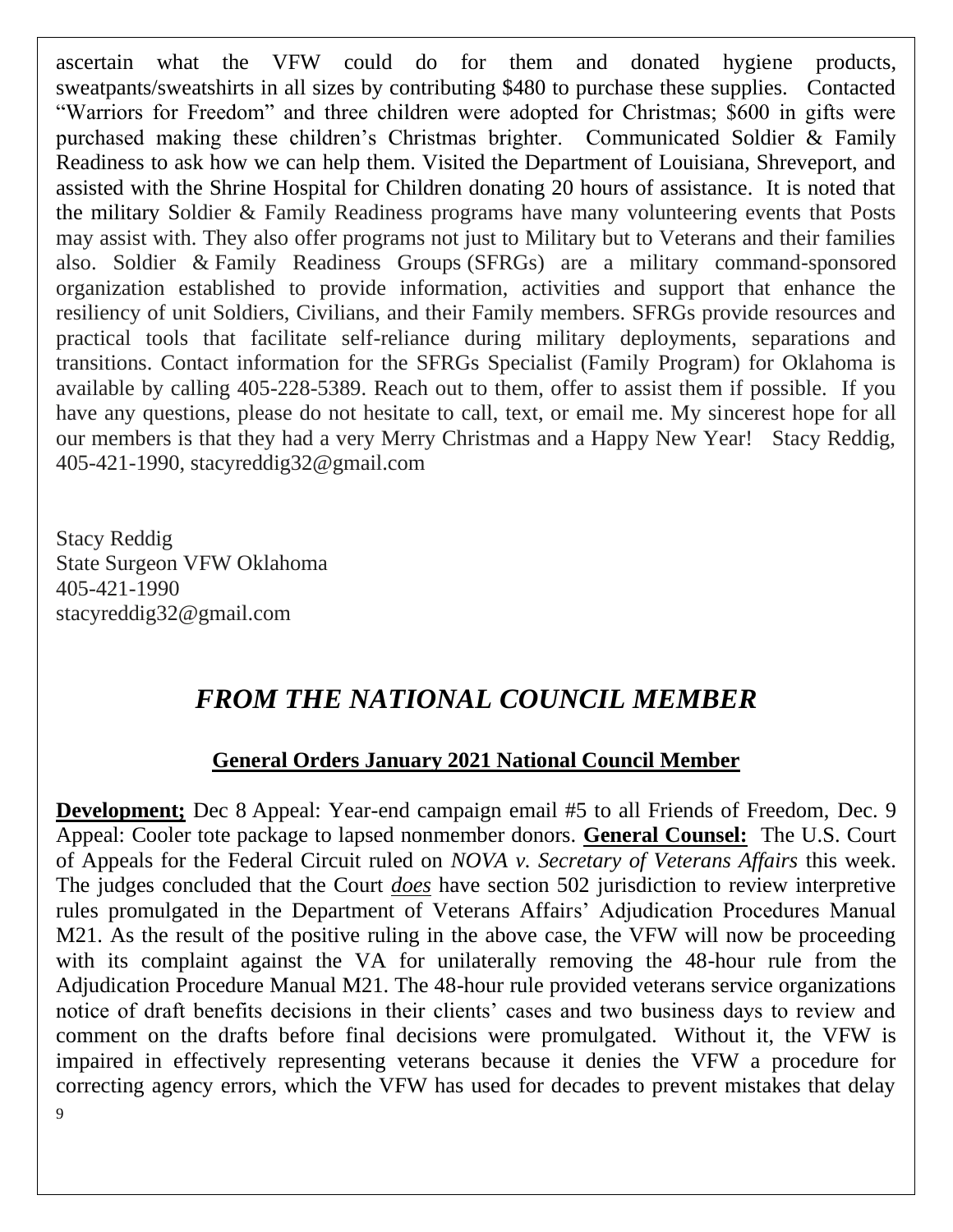10 and deny benefits for veterans as well as consume agency resources on avoidable appeals. The U.S. Supreme Court published an opinion in *Roman Catholic Diocese of Brooklyn v. Cuomo*. The issue at hand was whether local governments could specifically restrict religious congregations from gathering during COVID. While the Court did not seem to have a problem with imposing local gathering restrictions in general, they did take issue with targeting religious institutions. The moral of the story seems to be that a local government can impose regulations on citizens and entities in its jurisdiction (i.e., VFW Posts), if it does not target religious entities specifically. **Communications:** During the holidays we spend more time scrolling on our phones than we would like to admit, but that makes it a good opportunity to share the VFW's mission with our friends, family, and social media communities. Whether it is PSAs and videos, or creative imagery, the VFW has developed many different resources for you to share. **Member Service Center.** Please be advised that the Online Membership System (OMS) will be shutting down at 4:00 p.m. CST on Thursday, Dec. 31, 2020. Any transactions that are submitted through OMS on Dec. 31, up to the closing time, will be posted to MEMSTATS and Post Query later that evening and available for viewing the morning of Jan. 4, 2021. Mail received at the National Headquarters prior to Dec. 30, 2020, will be processed, and counted in the December total. Mail received after that date, regardless of the postmark date, will not be counted in the December total. We suggest you have your Posts mail in their membership as early as possible or take advantage of the Online Membership System tools. The OMS system will be back online for the submittal of transactions by noon CST, Monday, Jan. 4, 2021. **Ongoing Meetings and Events:** Participation in weekly conversations with Baltimore to stay up to date on the city status. On Thursday, Dec. 3, 2020, a site visit viewed two new hotels in downtown Kansas City that will be part of the 2022 National Convention room block – Loews (opened 2020) adjacent to convention center and Hotel Kansas City (formerly Kansas City Club). Kansas City sales contacts to add additional hotels for 2022 "block rooms" needs to meet our total block requirements. Noting that one of the previously used hotels is now closed permanently and the loss of that block diminished the overall total room block. Working with the Baltimore housing manager to update housing reservation forms for 2021 convention. Completed. Contact with Six String Soldiers coordinator to inquire about them doing the national anthem (prerecord) for the Virtual (yes, virtual) Voice of Democracy Parade. Completed request paperwork and returned to them for review and a decision. **Administrative Operations:** There are currently 50 Posts under suspension, four of which are new. We have one pending and one completed with two Post consolidations pursuant to Section 209 of the National Bylaws. The organization currently has 6,042 active chartered Posts. Administrative Operations is engaged in 20 Article IX Disciplinary Actions, 14 administrative actions and five pending membership eligibility challenges. This past week we received 12 new Bylaws/Articles of Incorporation submissions in for review. Also reviewed and approved were 11 total Bylaws/Articles of Incorporation submissions and currently have 23 submissions pending review and approval. Current turnaround time on Bylaws/Articles of Incorporation submissions is approximately 14 days. **VFW Foundation Special** thanks to all VFW and Auxiliary members for participation in the VFW Sport Clips Help A Hero Virtual Walk. Through your efforts along with the generosity of Sport Clips customers and partners, we have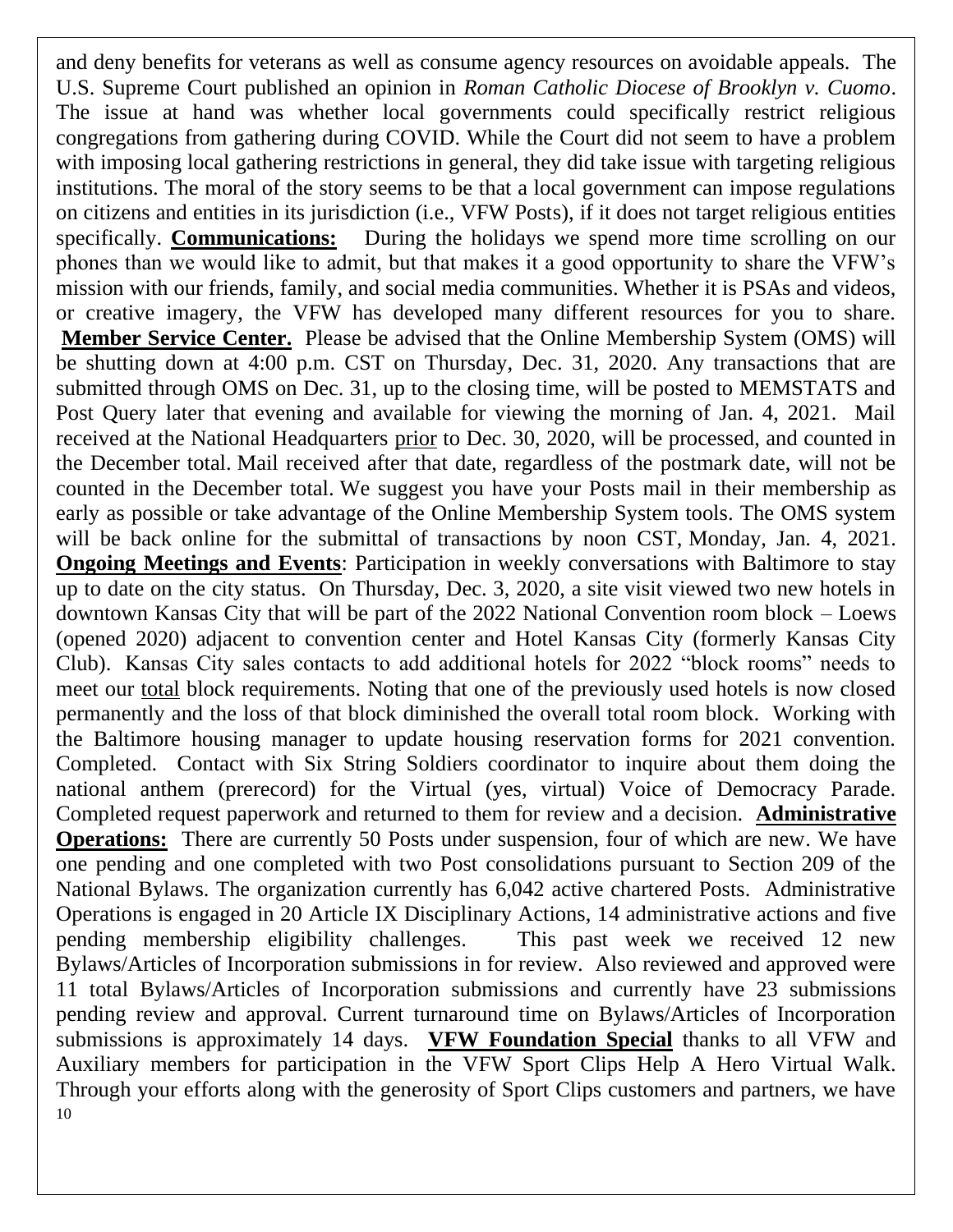11 surpassed our fundraising goal! The final dollar amount will be announced on Jan. 25, 2021, at a special check presentation with VFW National Commander Hal Roesch and Sport Clips Founder/VFW Foundation Board Member Gordon Logan in Georgetown, Texas. **National Legislative Service** Last week**,** the final text of [S. 4049,](https://www.congress.gov/bill/116th-congress/senate-bill/4049) the National Defense Authorization Act for Fiscal Year 2021 (NDAA) was released, which includes a VFW-supported provision to add bladder cancer, hypothyroidism, and parkinsonism to the list of conditions associated with exposure to Agent Orange. Last week, VFW National Legislative Service Director Patrick Murray testified before the House Committee on Veterans' Affairs regarding proposed legislation. Murray reaffirmed the VFW's support of VA eligibility expansion, but stated the VFW disagrees with the intent of the specific proposal to establish an eligibility commission and voiced concerns regarding the open-ended nature and lack of defined direction of the proposed commission. The VFW currently supports [160 pieces of legislation](https://votervoice.net/VFW/bills) pending before the 116th Congress. **Communications and Public Affairs** Recorded podcast interviews with R&B artist and Navy veteran B. Taylor, 18th Chief Master Sergeant of the Air Force Kaleth Wright and VA Home Loan Guaranty Executive Director Jeff London completed. **Veterans Jobs Operations** Department of Labor Reported that the unemployment rate for veterans (overall) rose to 6.3% for the month of November. This equates to approximately 552,000 veterans that are without jobs. The rate is even higher for Post 9/11 vets (6.9%) and Vietnam vets (6.4%). This week, the SBA announced their participation in the Department of Defense's Military Spouse Employment Partnership (MSEP). The SBA is one of 85 new partners joining MSEP. For more information, go to the [Military One Source Facebook](https://www.facebook.com/military.1source) page, and the [Spouse Education](https://myseco.militaryonesource.mil/portal/)  [and Career Opportunities](https://myseco.militaryonesource.mil/portal/) page. **National Security & Foreign Affairs.** Hqs was invited to sit in on a briefing this week from Assistant to the Secretary of Defense for Public Affairs Jonathan Hoffman; Assistant Secretary of Defense for Health Affairs Thomas McCaffery; and Director of the Defense Health Agency Army Lt. Gen. Ronald Place, to discuss the Department's phased, standardized, and coordinated strategy for distributing and administering COVID-19 vaccines. NSFA will attend a briefing from James McPherson, the Under Secretary of the Army, who will discuss the findings and recommendations contained in the Report of the Fort Hood Independent Review Committee. The House of Representatives voted to approve the fiscal year 2021 National Defense Authorization Act conference report to accompany the bill that would authorize \$731.6 billion in national defense spending. The Senate is scheduled to take up the measure shortly and, if approved, forward the bill to the president for signature or veto. NSFA will continue to monitor. The spending bill would also include support for Military Families: The NDAA includes several reform efforts to better support military families. These include efforts to address the childcare shortage for military families, military health care improvements, reforms to programs that support military families with children with special needs, and improved voting access and support for overseas service members and families; Improvements to Military Family Housing; Overdue improvements include improved identification and remediation of severe environmental hazards, support for families displaced for mold and other hazards, and liaisons for families with special needs children; Addressing Agent Orange Issues: NDAA will include Agent Orange issues with hypothyroidism, bladder cancer or Parkinsonism as conditions now eligible for access to disability compensation and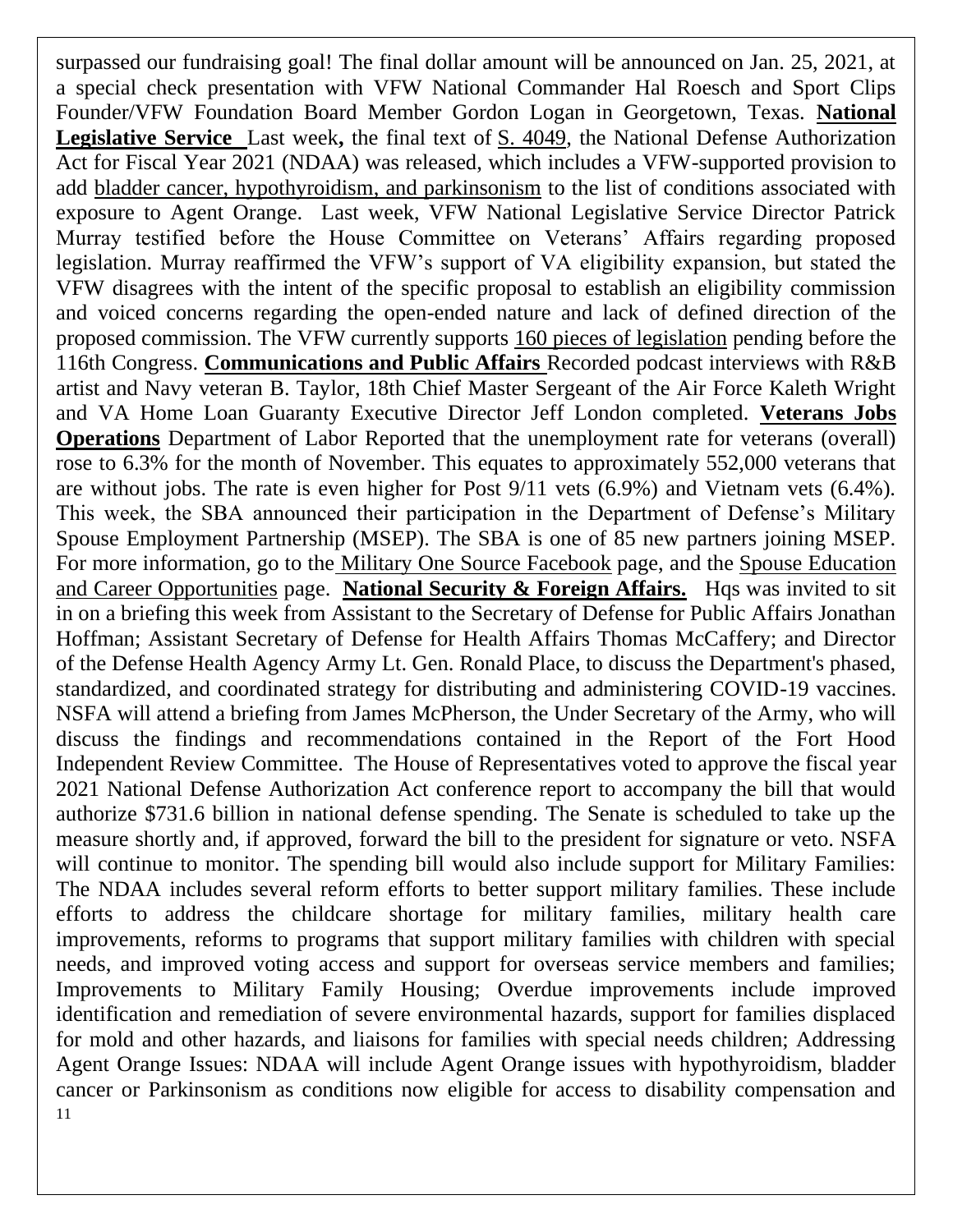12 health care services ; Mental Health Care: Considering high rates of military suicide, the NDAA initiates mental health care reforms for service members, family members and retirees, and seeks to improve the effectiveness of suicide prevention programs in the Department of Defense ; Preventing Sexual Assault and Harassment: Sexual assault and harassment continue to be a persistent issue in the military. The NDAA includes additional reforms designed to improve reporting, improve, and protect the rights of victims, and provide for more effective responses for sex-related offenses; Assisting Veterans: The NDAA expands eligibility for the HUD-VA Housing Assistance Program to include veterans who were previously excluded. The NDAA also expands the ability for the VA to provide legal assistance for veterans and dependents, and health care via telemedicine - a vital resource for veterans during the COVID-19 pandemic. NSFA is keeping tabs on the negotiations for the 2021 National Defense Authorization Act. Unfortunately, those negotiations hit a snag as President Donald Trump again threatened to veto this year's defense spending plan, this time if lawmakers will not meet his last-minute demand to include language to overhaul the tech industry's prized liability shield: Section 230 of the 1996 Communications Decency Act. Trump's veto threat adds pressure to closed-door talks between the House, Senate and White House, which were close to finalizing the sweeping 2021 NDAA. On Wednesday, NSFA Director Bob Jackson took part in a DOD virtual event to discuss the results of the Department's 2019 Survey of Active-Duty Spouses. The Department uses this biannual survey to measure overall spouse satisfaction with military life, identify and track trends within the spouse community, and inform DOD programs and policies that support our military families. NSFA was also invited to a webinar hosted by the Brookings Institution featuring a discussion with Chairman of the Joint Chiefs of Staff General Mark Milley. **National Veterans Service:** National Veterans Service participated in a meeting with Veterans Benefits Administration leadership regarding the operating status of VA Regional Offices around the country. Since the start of the COVID-19 pandemic, many VAROs have been left to determine their individual operating status, based on local directives. The VFW offered to work with VBA and fellow VSOs to better track the operating status of each office so that veterans better understand the ways to navigate their benefits during this unprecedented time. NVS participated in a series of virtual benefit briefings and seminars this week to explain VA benefits to transitioning service members and veterans. NVS Pre-Discharge staff hosted virtual benefits briefings for transitioning service members at the Washington Navy Yard and U.S. Naval Academy. NVS Assistant Director Brad Hazell also joined student Veterans from George Mason University for a virtual briefing alongside campus leaders to explain how to navigate federal and state benefit programs. VFW Assistant Director for Health Policy James Moss participated in the meeting of the VA Advisory Committee on Minority Veterans. The three-day virtual meeting was designed to help the committee make recommendations to the Secretary of Veterans Affairs on the needs of minority veterans and included briefings from business lines across VA to include each VA Administration as well the Center for Minority Veterans, the Veterans Experience Office, and the Center for Women Veterans, among others. National Veterans Service recently closed out its Virtual Intermediate Skill Level training conference, where more than 100 VFW-accredited service officers participated. NVS staff have been able to complete grading the exam, with an average score of 91%. This virtual conference concludes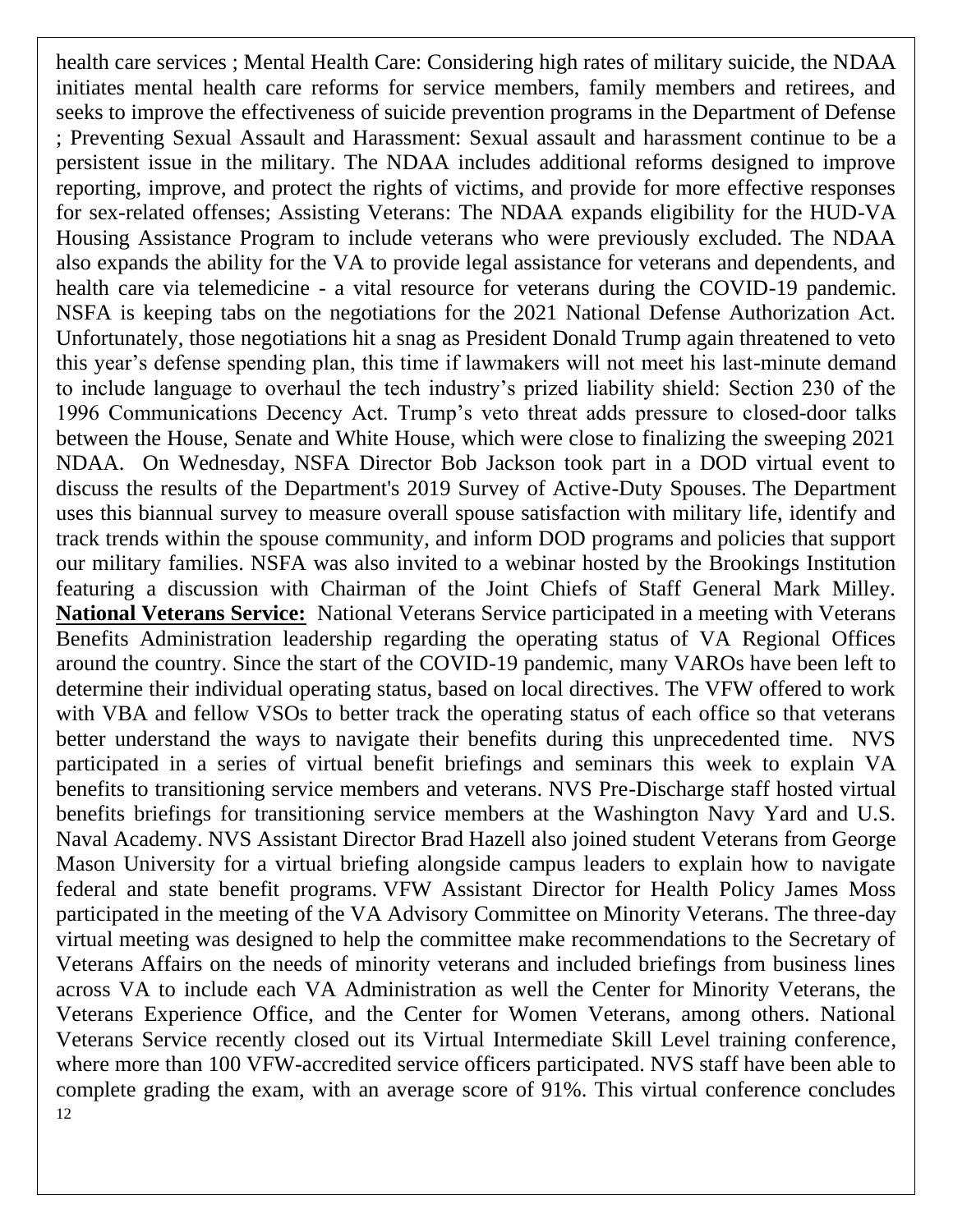the fall series of NVS skill level training, where more than 200 VFW-accredited service officers received critical training to provide the best possible advocacy for their clients. Department leadership will be receiving scores for their participants soon. NVS VFW's Pre-Discharge Claims Representatives continued to provide virtual benefits briefings to transitioning service members, hosting briefings for service members on Joint Base Andrews and the U.S. Naval Academy. NVS Assistant Director for Compensation and Pension Policy Brad Hazell participated in a meeting of the VA Advisory Committee on Disability Compensation. Hazell was recently reappointed as the VFW's representative to the committee, which advises the Secretary of Veterans Affairs on VA compensation issues. **Special Note:** On behalf of the Commander in Chief of the Veterans of Foreign Wars, I want to thank the Department of Oklahoma for providing outstanding service this past year to not only the national organization but to the thousands of veterans within the department and for the assistance provided to the local communities. I can think of no place else I would prefer to be representing the National Hqs as a National Council Member than in Oklahoma. Well done to all …. Robbie Clark

Robbie Clark National Council Member Department of Oklahoma

### *FROM THE STATE VETERAN SERVICE OFFICER*

Per Ryan Gallucci National Veterans Service "I am excited to announce that the latest version of the VFW Guide for Post Service Officers is now available. For the first time we are making this guide available for free in an online format on the VFW National Veterans Service web page, [www.vfw.org/NVS.](http://www.vfw.org/NVS) You can easily find the Guide in PDF format on the right-hand side, under the "VFW Guide for Post Service Officers" heading. As of today, the Guide includes four sections discussing critical facets of VA benefits:

- Part 1: Foreword and Benefits Overview
- Part 2: Service-Connected Disability and Pension
- Part 3: Health Care
- Part 4: Memorial Benefits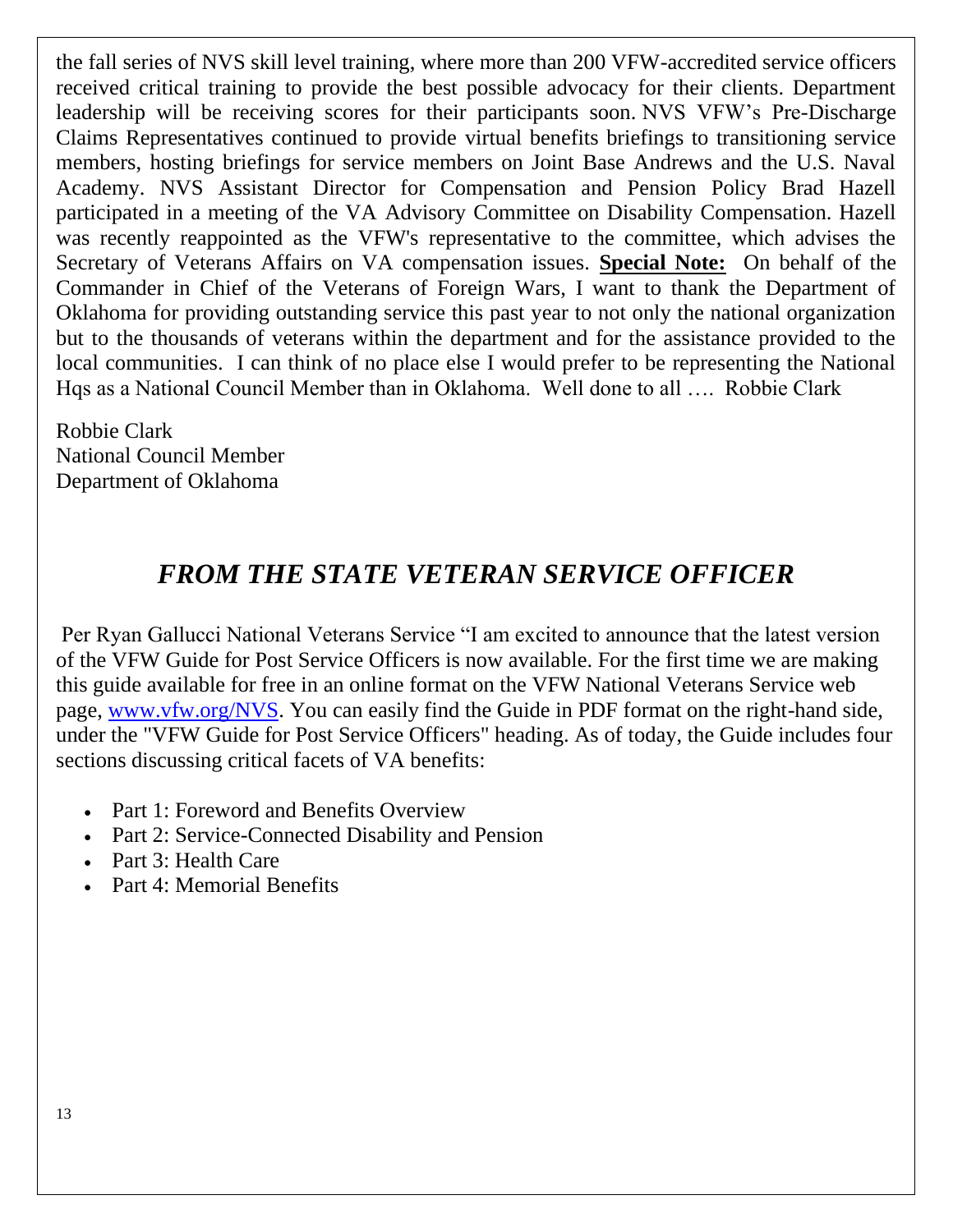## *From the Veteran & Military Support Committee Chair*



# Veterans and Military Services Committee Chair **Tony McGrew**

Hi Comrades, as 2020 comes to a close I would like to encourage each and every one of you to concentrate on making 2021 a truly remarkable year for our Posts, Districts and Department. We all know the Mission of the VFW is to foster camaraderie among United States veterans of overseas conflicts. To serve our veterans, the military and our communities. To advocate on behalf of all veterans and I can think of no better way to do this than to be actively involved in the VMS Programs. We have started a Department VMS Committee and we would like one member from each District to participate. See below for this month's highlighted program.

### **VFW "SportClips Help A Hero Scholarship" Program:**

- Scholarship will help service members get the education and training needed to begin the next chapter of their life.
- Each scholarship will provide recipients with up to \$5,000 for tuition and fees to apply toward their education at an accredited post-secondary institution, including universities, colleges, trade schools and apprenticeship and certification programs.
- The scholarship application is only available on-line at [www.vfw.org a](http://www.vfw.org/)nd must also be submitted online using the form at the same website.
- Applications submitted by U.S. mail, email and fax will not be accepted. They'll need to go to [http://www.vfw.org/assistance/student-veterans-support.](http://www.vfw.org/assistance/student-veterans-support)

#### Upcoming Volunteer Opportunities and Events:

None at this time. However, I would like to re-cap this past years Yellow Ribbon and MAPS activities.

The Department participated in 2 Yellow Ribbon events with the Army National Guard. There were over 200 service members, 150 family members and 36 vendors, including the VFW Department of Oklahoma at these events.

We also participated in the Army National Guard's Trunk or Treat Program where we handed out Halloween candy to Guard Children.

P A MERIT